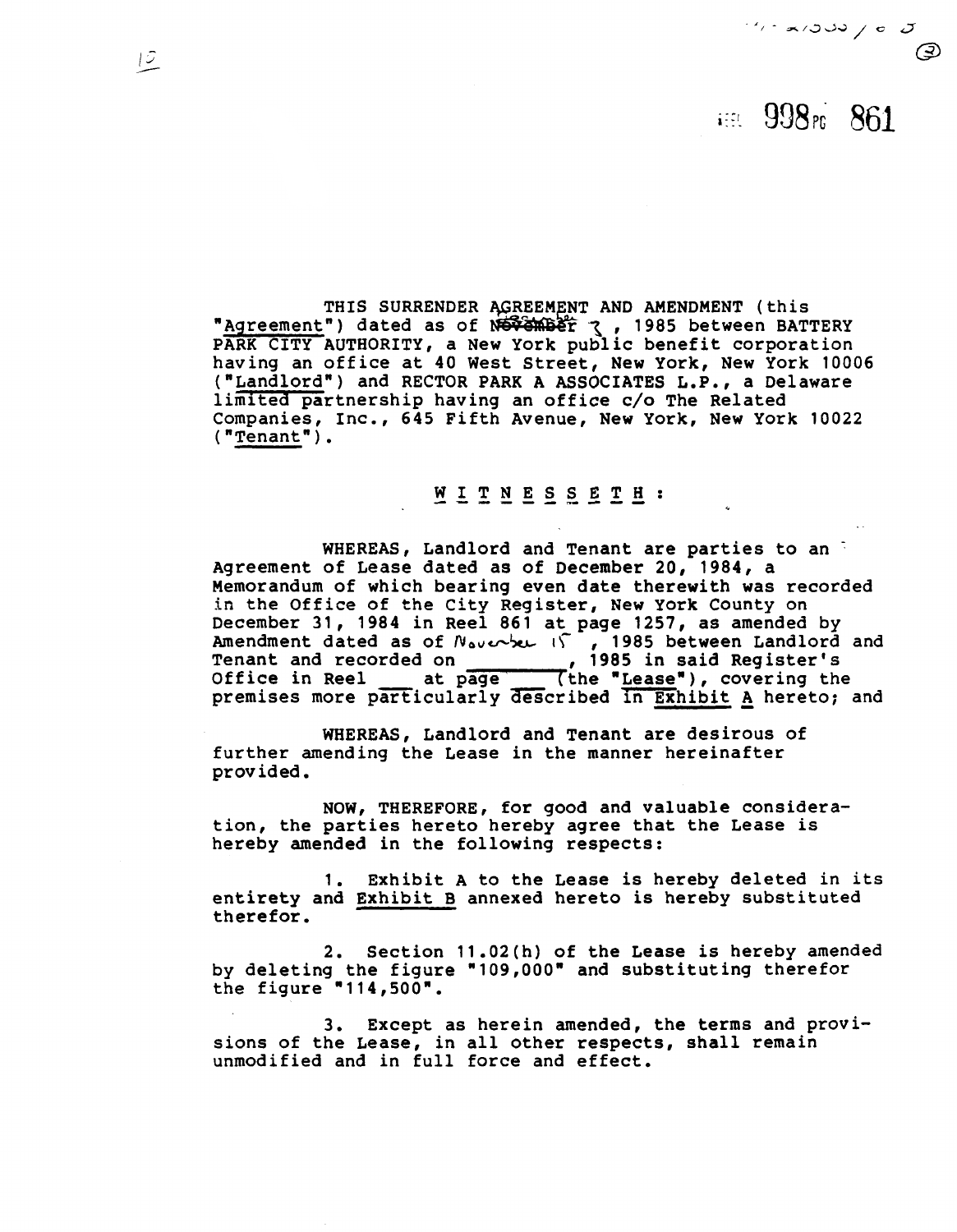

IN WITNESS WHEREOF, the parties hereto have executed this Agreement as of the day and year first above written;

.<br>.<br>.

**BATTERY** PARK CITY AUTHORITY By:

RECTOR PARK A ASSOCIATES L.P.,<br>a Delaware limited partnership

By: Related Rector Park Inc., a<br>general partner<br>
A**7** general partner

**B** Its: *&UIL* /L&U  $\overline{\phantom{a}}$ **/YJ** 

By: RPA Innovations, Inc., a general partner

By:  $\overline{\text{{\tt Ks}}:}$ 

By: Related Site A **L.P.,** a general partner

By: Related Rector Park Inc.

ts:

By: Park A Innovations L.P., a general partner

By: RPA Innovations, Inc. By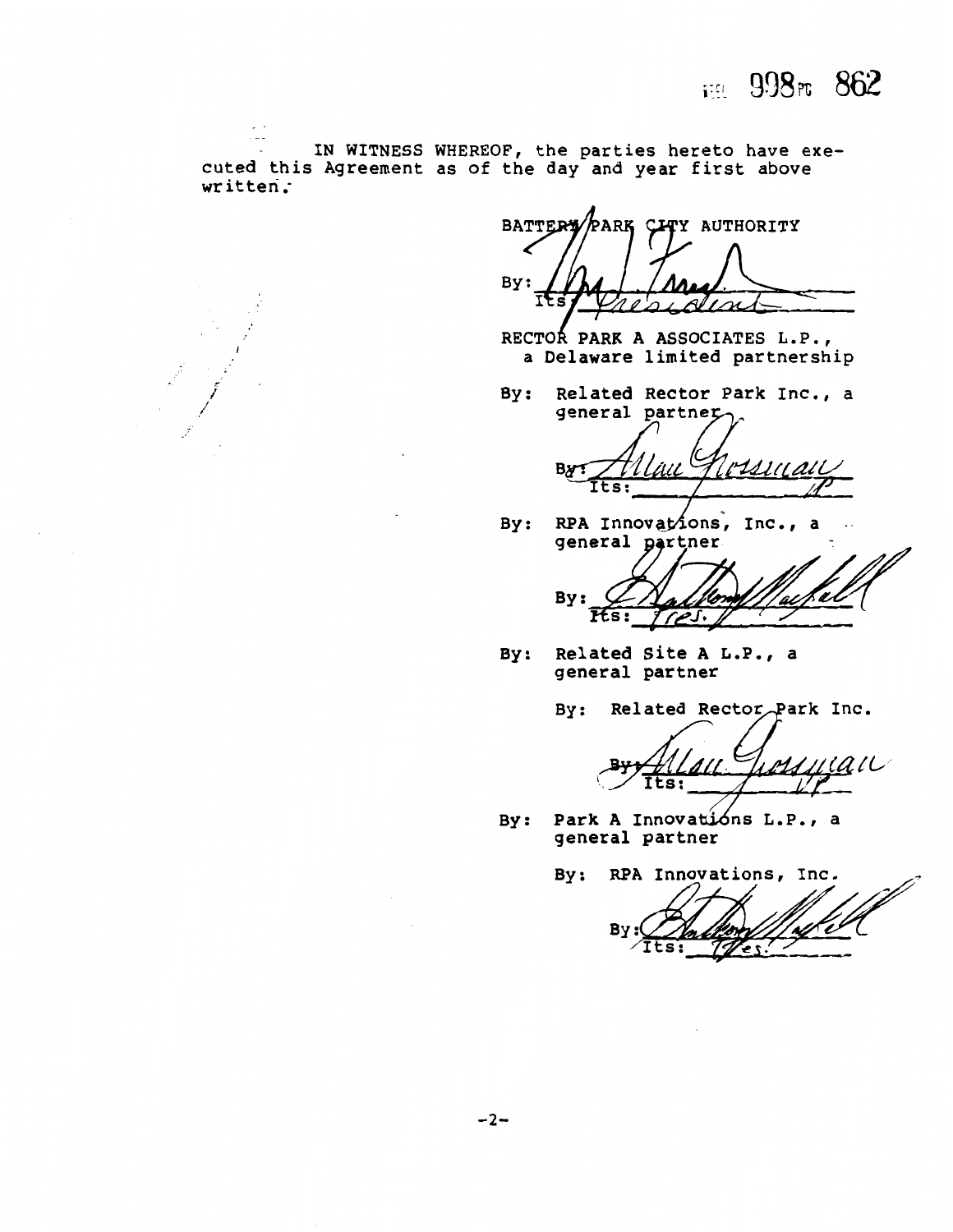**ALL** that certain lot, piece or parcel of land, situate, lying and being in the Borough of Manhattan, City, County and State of New York, bounded and described as follows:

 $\mathcal{F}(\mathcal{A})$  .

 $\mathbb{R}^+$ 

 $\mathcal{L}_{\mathcal{L}}$ 

BEGINNING at the corner formed by the intersection of the southerly side of Rector Place with the easterly side of South End Avenue;

RUNNING THENCE North 83 degrees **11** minutes 50 seconds **East** along the southerly side of Rector Place, **103** feet;

THENCE south **0** degrees 41 minutes **56** seconds West, **186.50** feet to the northerly side of Thames Street;

THENCE due west along the northerly side of Thames Street, 100 feet to the corner formed by the intersection of the northerly side of Thames Street with the easterly side of South End Avenue;

THENCE due north along the easterly side of South End Avenue, **174.28** feet to the point or place of BEGINNING.

Bearings are in the same system wed on the Borough Survey, Borough President's Office, Borough of Manhattan.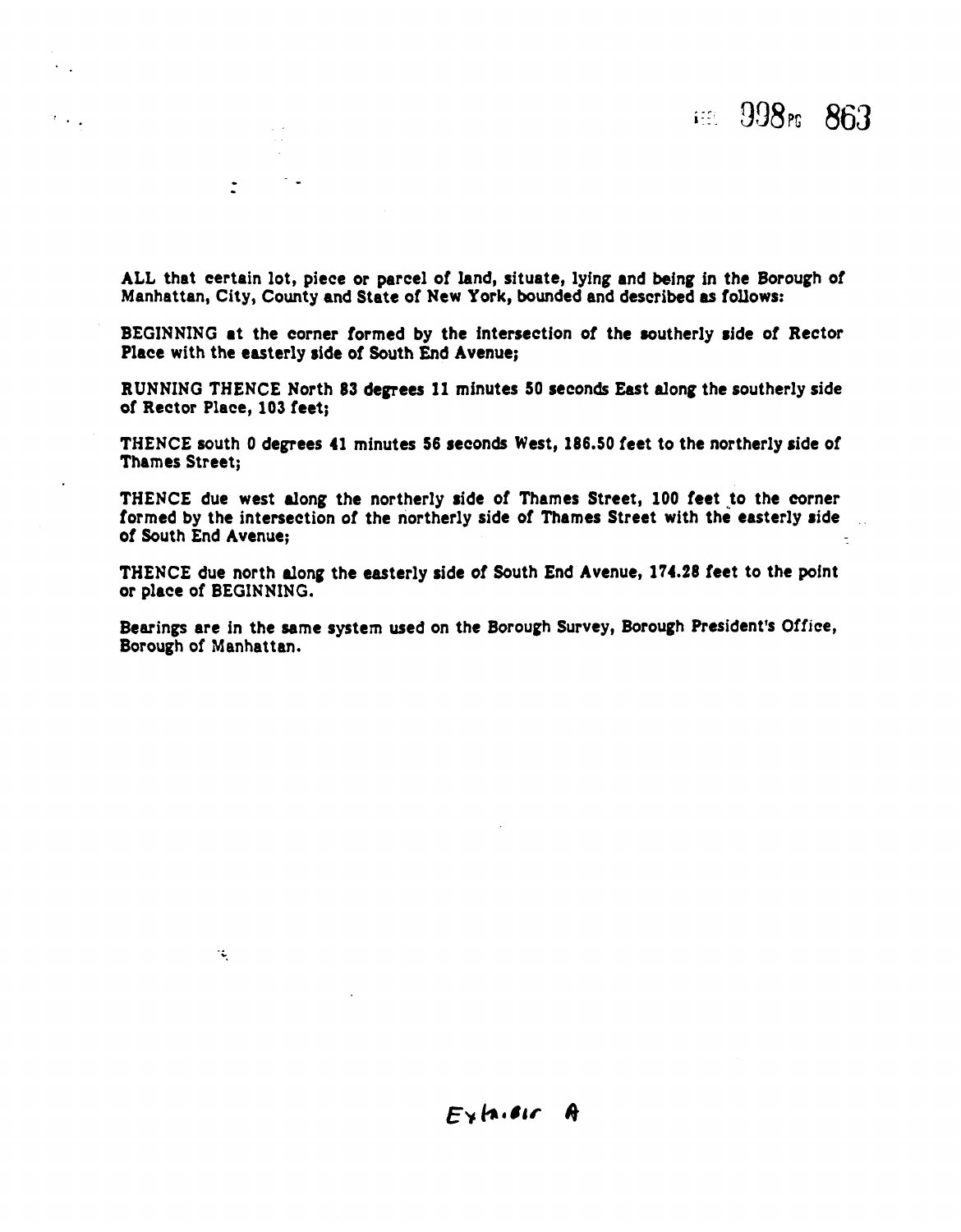### $F = 998F - 865$

**STATE OF NEW YORK** ) : SS:<br>) **COUNTY OF NEW YORK** )

1985, before me to me known, who,<br>to me known, who, that he resides at s ac<br>that AUTHORITY, the public behefit corporation described in and which executed the foregoing instrument; that he knows the seal of said corporation; that the seal affixed to said instrument is such corporate seal; that it was so affixed by order of the members of said corporation; and that he signed his name thereto by like order.

CECILIA MADELN<br>CECILIA MADELN<br>Notary Public, Scare of New York<br>Notary Public in Nassay<br>Oughtfied in Nassayork County tary Tubile, 04698371<br>No. 104698371<br>Qualified in Nassau County<br>Giled in New York Coun Qualified in Nassau County<br>Qualified in New York County<br>Cert. Filed in New York County Qualified in New York County<br>Cert. Filed in New York County<br>Commission Expires March 30, 1987

adalen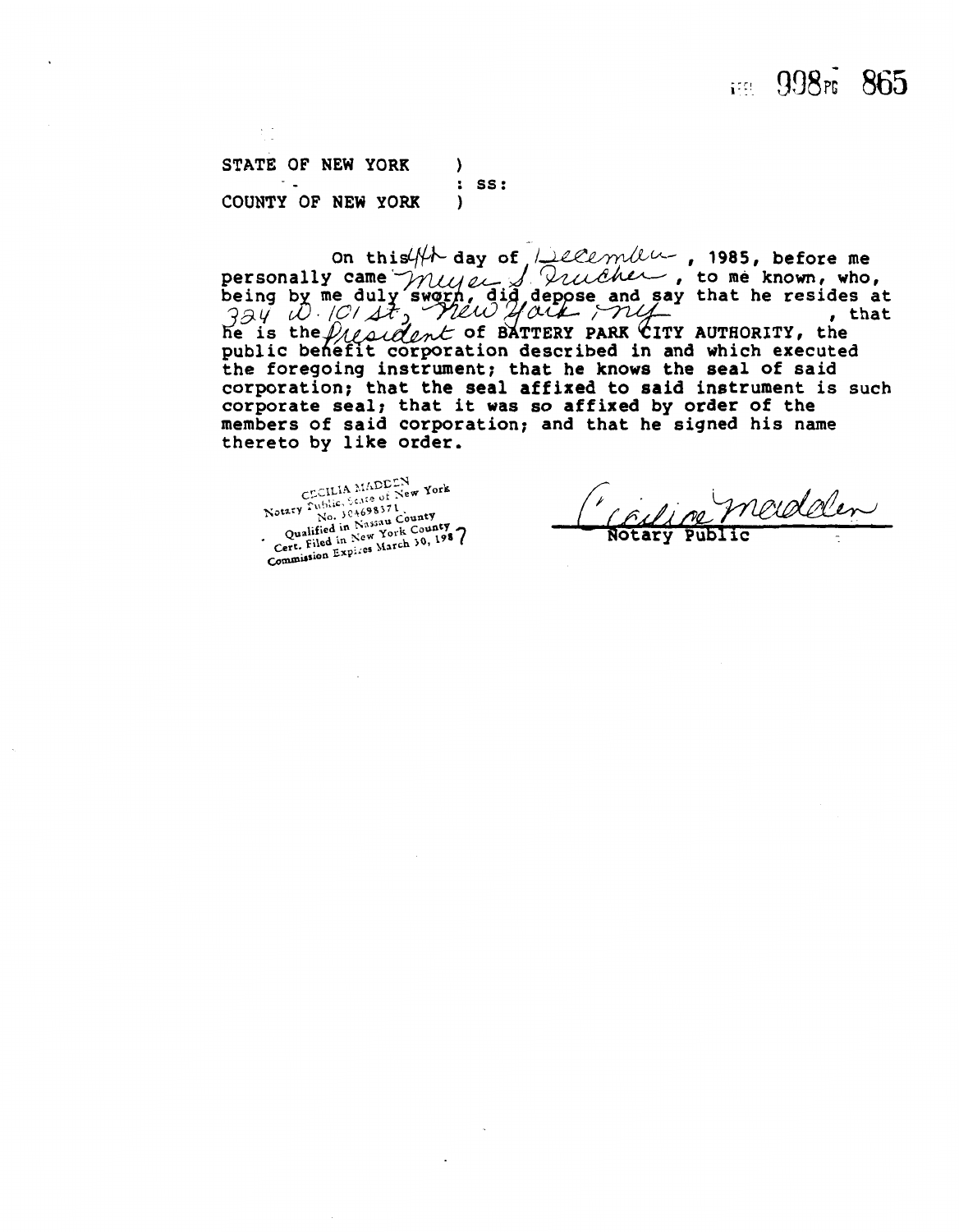# 1998<sup>r</sup> 866

**STATE OF NEW YORK (1)** : ss:<br>) COUNTY-OF NEW **YORK <sup>1</sup>**

COUNTY-OF NEW YORK )<br>
On this 3 day of Alc , 1985, before me<br>
personally appeared  $A(a_{n} \cup a_{0})$  , to me known, personally appeared  $A(\bar{a}_M$   $\bar{b}_0$   $\bar{b}_1$   $\bar{c}_1$  and say that he  $\bar{b}_1$  of the resides at  $\bar{b}_1$ . that he is the  $\sqrt{LC}$   $\beta$   $\gamma$   $\beta$   $\gamma$   $\gamma$  Related Rector Park Inc., the corporation described in the foregoing instrument and which executed the same as a general partner in the Delaware limited partnership known as Related Site A L.P., which partnership is a general partner in the Delaware limited partnership known as RECTOR PARK A ASSOCIATES L.P., and that he signed his name thereto by order of the board of directors<br>of said corporation.

Public

**NANCY SMITH Notary Public, State of New York** No. 31-4759715 **Qualified in New York County<br>Commission Expires March 30, 198.**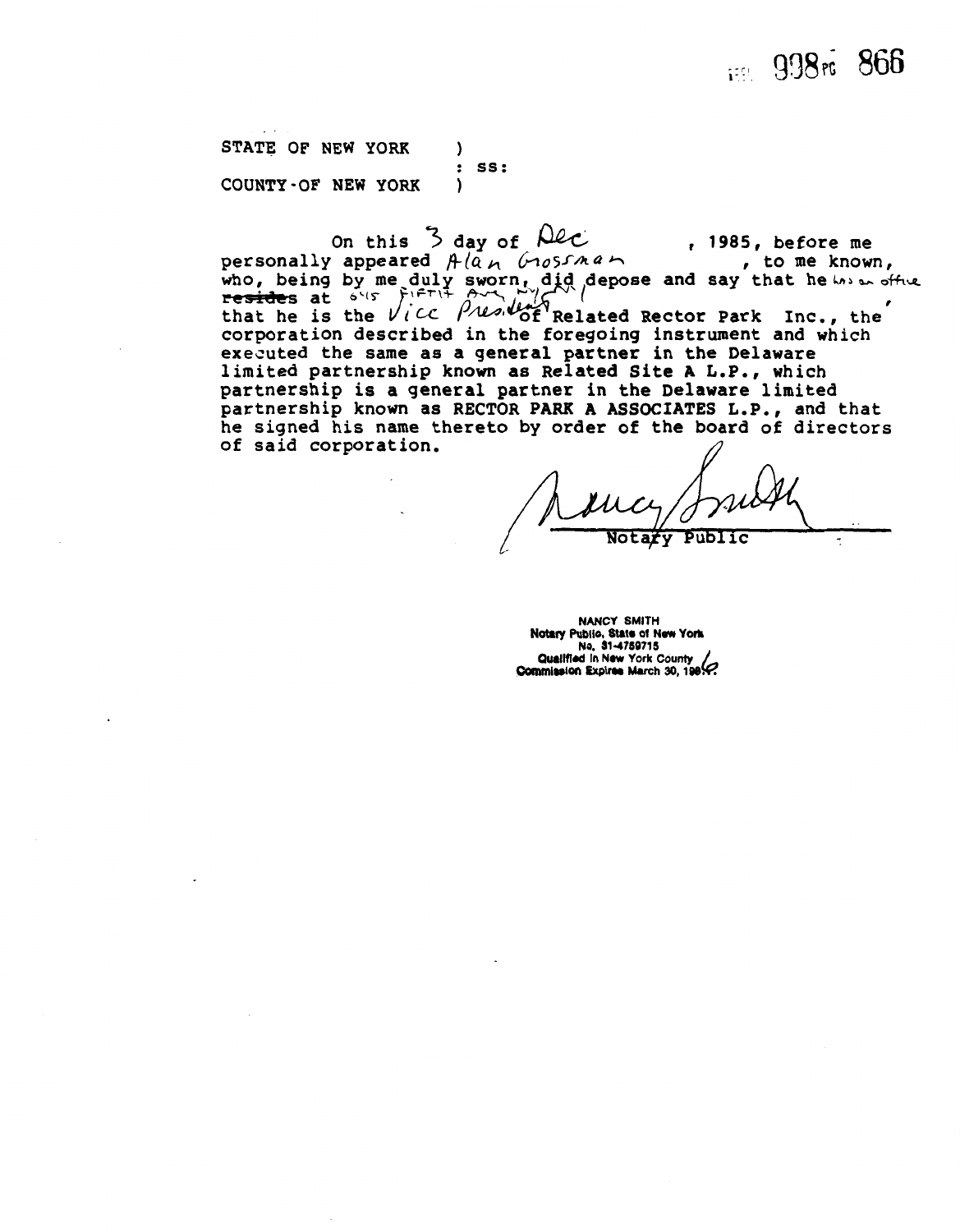### EEE 998F 867

**STATE OF NEW YORK 1** : SS:<br>) **COUNTY OF NEW YORK** )

COUNTY OF NEW YORK )<br>
On this  $\frac{33}{2}$  day of  $\theta$  , 1985, before me<br>
personally appeared  $\frac{1}{2}$  any *houn marhal* , to me known, personally appeared  $k = \overline{a} \wedge \sqrt{b} \wedge \sqrt{b}$  /  $\sqrt{b} \wedge \sqrt{b}$  **has a**  $\sqrt{b}$  **being** by me duly sworn, did depose and say that he known, resides at  $\lim_{n \to \infty} \frac{\epsilon_1}{1 + \epsilon_1} \lim_{n \to \infty} \frac{\epsilon_2}{1 + \epsilon_2}$ that he is the *President* of RPA Innovations, Inc., the corporation described in the foregoing instrument and which executed the same as a general partner in the Delaware limited partnership known as **RECTOR PARK A ASSOCIATES L.P.,**  and that he signed his name thereto by order of the board of directors of said corporation.

 $\overline{\mathcal{A}}$ 

NANCY SMITH NANCY SMITH<br>Notary Public, State of New York<br>Notary Public, State of New York No. State of No.<br>No. 31-4759715 Notary Public, State of 159715<br>No. 31-4759715<br>Qualified in New York County<br>Commission Expires March 30, 198...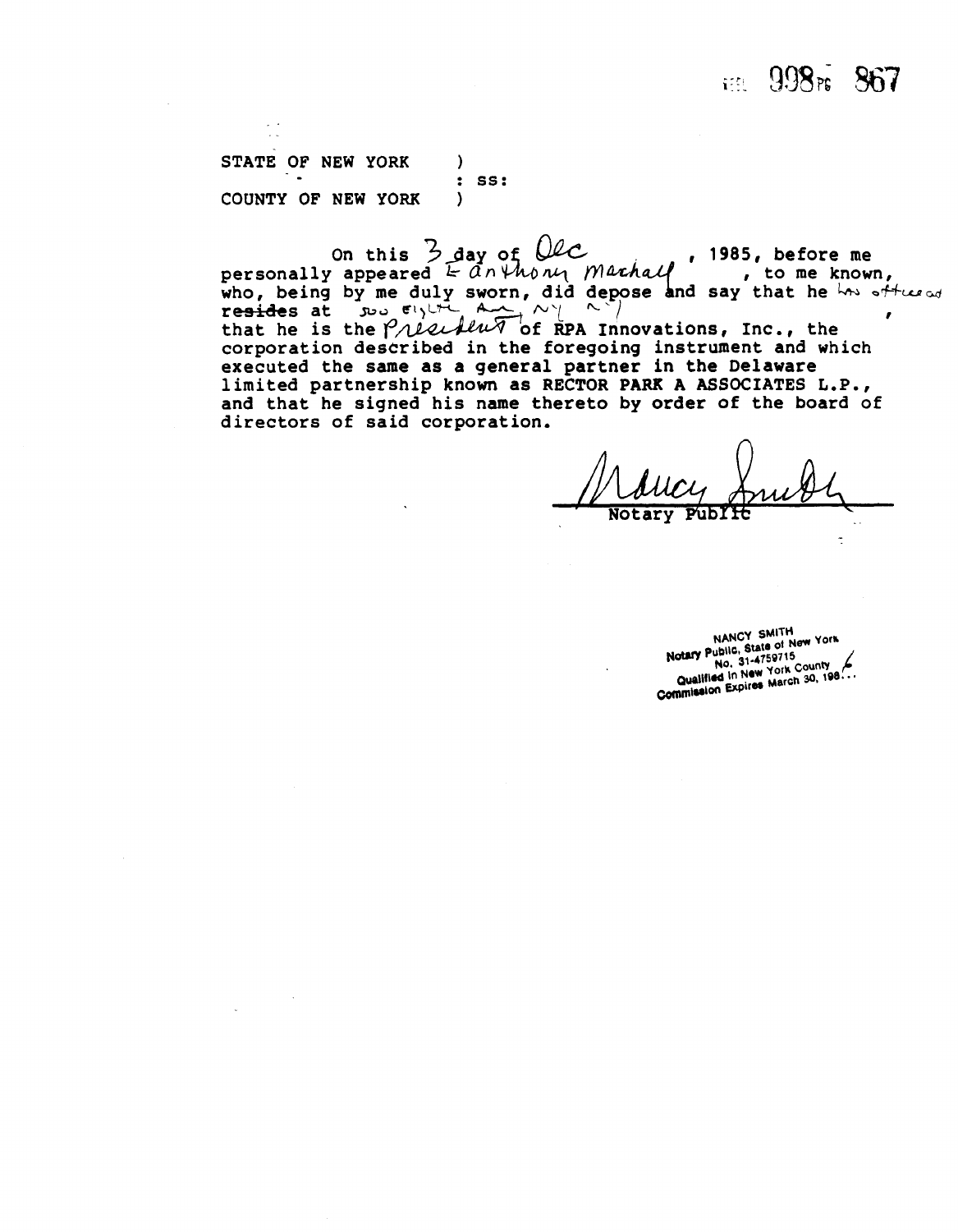1:51 998r 868

STATE OF NEW YORK 1 : **ss:**  COUNTY OF NEW YORK

COUNTY OF NEW YORK<br>
On this <sup>3</sup> day of <sup>Dec</sup>, 1985, before me<br>
personally appeared  $Q/a_n$  (rossman, to me known, personally appeared  $Q/dn$   $G/dn$   $G/dn$  , to me known, who, being by me duly sworn, did depose and say that heben we offer On this <sup>3</sup> day of Dec.<br>
personally appeared  $Q\ell a \sim Q$  for  $\ell$ , 1985, before me<br>
who, being by me duly sworn, did depose and say that helos on<br>
resides at  $G\ell \in \text{FPTF}$   $\sim Q$   $\ell'$   $\ell'$   $\ell'$   $\ell'$   $\ell'$   $\ell'$   $\ell'$   $\$ that he is the  $a$   $\sqrt{c}$   $\sqrt{w}$  of Related Rector Park Inc., the corporation described in the foregoing instrument and which executed the same as a general partner in the Delaware limited partnership known as RECTOR PARK A ASSOCIATES L.P., and that he signed his name thereto by order of the board of directors of said corporation.

Notary Public

Notary Public, State of New York<br>Commission Expires of New York<br>Commission Expires York County<br>Expires March 30, 1984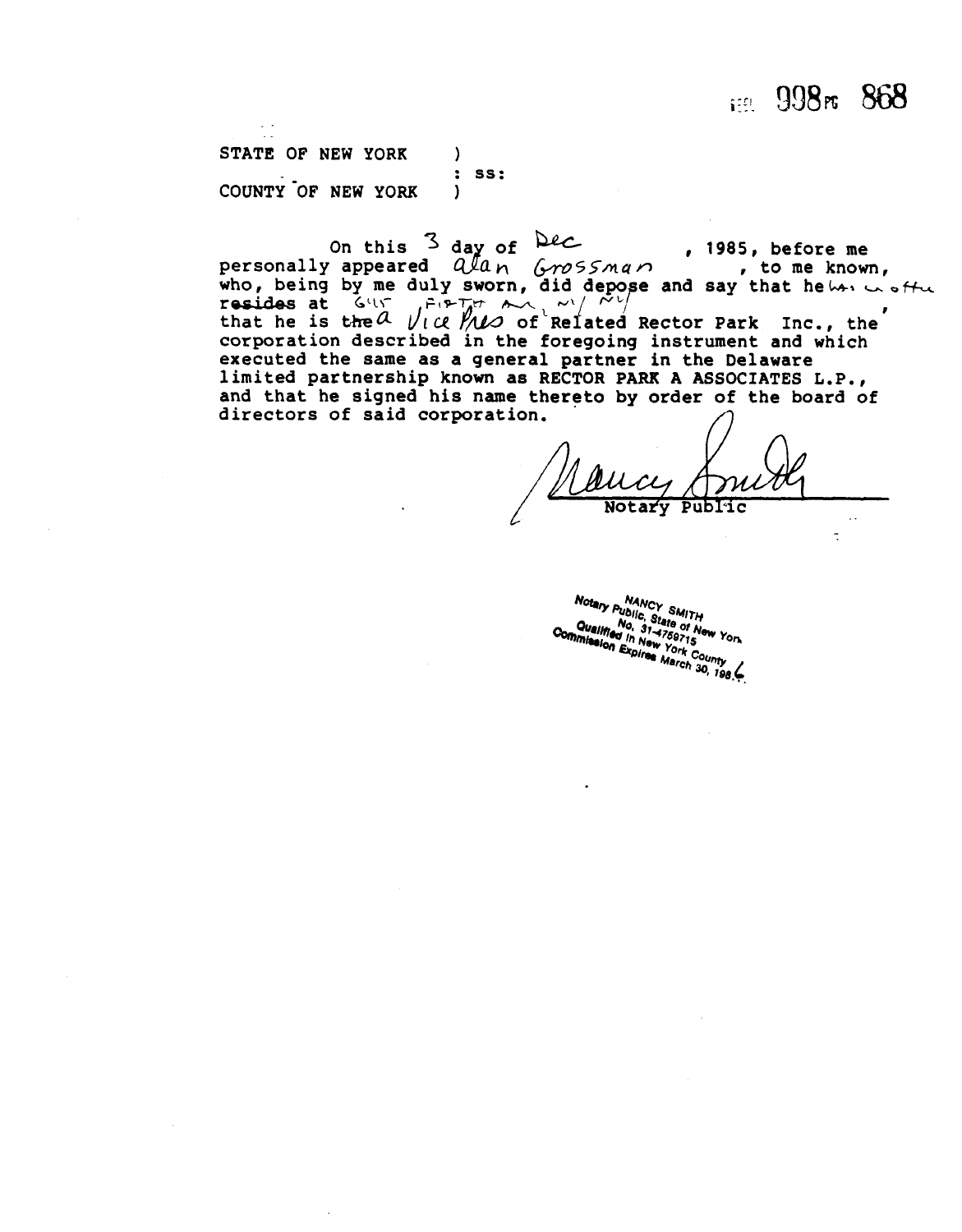**FEL 998FE 869** 

**STATE OF NEW YORK** : **ss: COUNTY OF NEW YORK** 

. .

, 1985, before me on this 3 day of Dec 5, before me<br>, to me known, who, being by me duly sworn, did depose and say that he  $L_{\text{H}} \sim \frac{1}{2}$  , that Inc., the corporation described in the foregoing instrument and which executed the same as a general partner in the Delaware limited partnership known as Park **A** Innovations L.P., which partnership is a general partner in the Delaware limited partnership known as **RECTOR** PARK **A ASSOCIATES** L.P., and that he signed his name thereto by order of the board of directors of said corporation.

**Notar** 

NANCY SMITH Notary Public, State of New York<br>No. 31ate of New York<br>Qualified in M-4759715 No. 31-4759715<br>No. 31-4759715<br>Ad in New Yorld No. 31-4759715<br>Qualified in New York County<br>Imission Expires March 30 Commission Expires York County<br>Commission Expires Narch 30, 198.